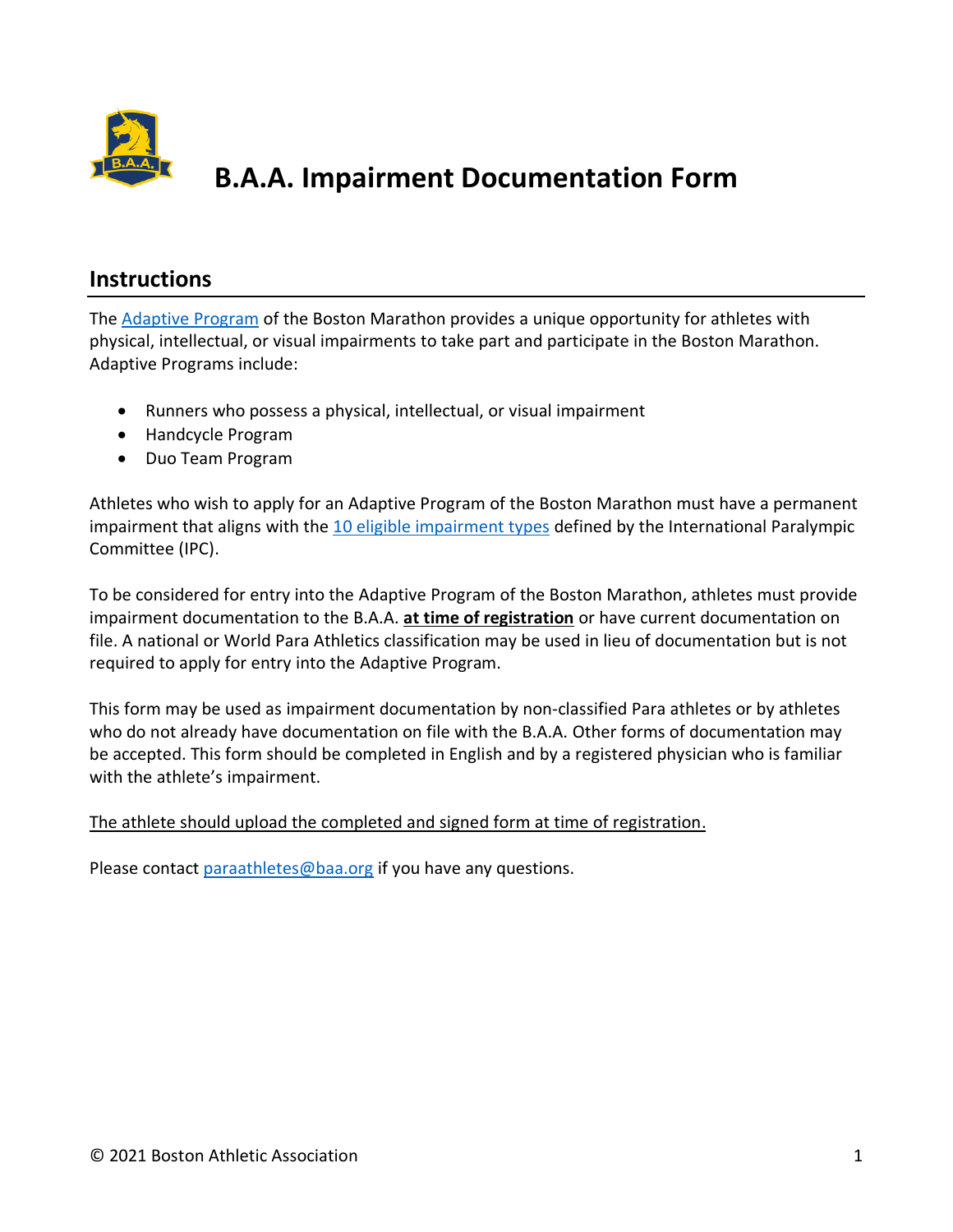### **Athlete Information**

| Athlete's Last Name:       |
|----------------------------|
| Athlete's First Name:      |
| Gender: Select             |
| Athlete Date of Birth:     |
| Type of Impairment: Select |
| Adaptive Program: Select   |

#### **Impairment Information**

The B.A.A. aligns eligibility for Adaptive Programs with the [eligible impairment](https://www.paralympic.org/athletics/classification) types defined by the International Paralympic Committee (IPC) and recognized by World Para Athletics (WPA). Select the eligible impairment type and diagnosis that best describes the athlete's impairment. Note that the list of diagnoses is not exhaustive.

| Eligible Impairment Type: Select                                                        |
|-----------------------------------------------------------------------------------------|
| Diagnosis or Underlying Condition: Select <b>Summan</b>                                 |
| If the impairment type is visual, is the athlete legally blind?<br>Yes                  |
| Visual acuity (Left): _______________________                                           |
| Visual Field (degrees): _____________________                                           |
| Age of Onset:                                                                           |
| Is the impairment permanent? $($ $)$ Yes<br>No                                          |
| Does the athlete use any mobility aids in day-to-day activities? $\bigcap_{\text{Yes}}$ |
|                                                                                         |
| Will the athlete use any mobility aides on the marathoncourse? $\bigcap_{Yes}$<br>、JNo  |
|                                                                                         |